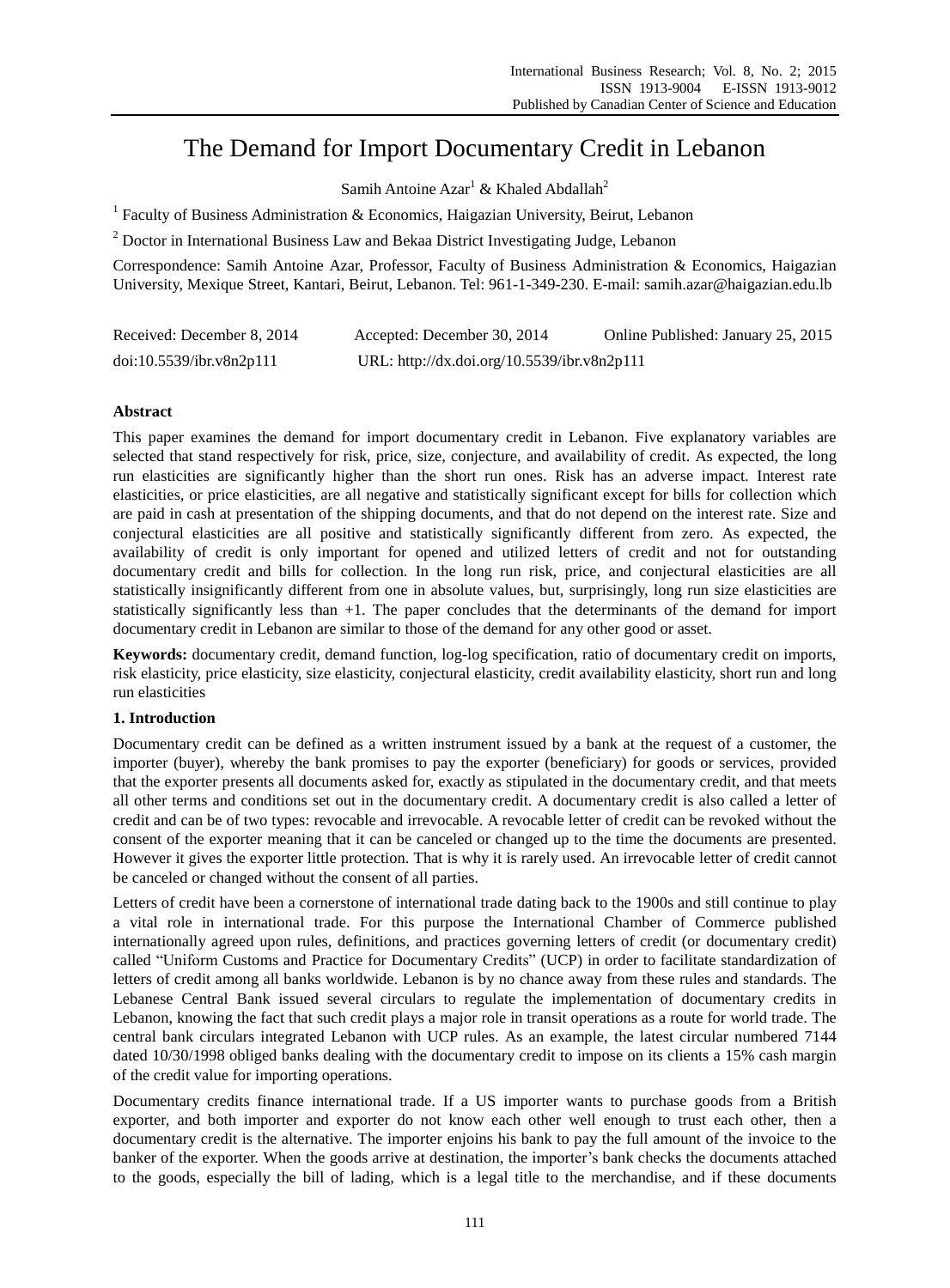conform to the requirements of the letter of credit, then the bank pays the exporter's bank, which, in turn, pays the exporter. See Levi (1990) for details. Some letters of credit are back-to-back. This involves an intermediary who is usually the agent. In Lebanon, back-to-back letters of credits are common for the simple reason that most exporters to Lebanon have a legal agent in Lebanon who distributes the goods to the retail market.

Since the US and Europe are in general closed economies international trade does not represent a big component of aggregate output, hence aggregate documentary credit statistics are not available. This explains why there are no empirical studies that were undertaken to explain the determinants of documentary credit. A search on the web, using Google, Google Scholar, and EBSCO did not return any hit despite all efforts to change the key words. This means that this paper is a pillar in the study of the documentary credit.

The paper is organized as follows. The second section presents some graphical relations on the extent of documentary credits relative to total imports in Lebanon. The third section presents the theory. The fourth section is the empirical part. The last section summarizes and concludes. All data are retrieved from the web site of the central bank of Lebanon. The sample sizes are made out of 259 monthly observations from February 1993 to August 2014.

#### **2. Graphical Relations**

The first exhibit, Figure 1, is for the ratio of opened documentary credit on imports. It is obvious from the graph that there are there stages in the relation. The first subsample goes from February 1993 to June 1995. The second subsample goes from July 1995 to June 2007. Moreover, the last subsample goes from July 2007 to August 2014. The first subsample produces an average ratio of 0.850407 (t-statistic: 41.30202). The second subsample produces an average ratio of 0.404306 (t-statistic: 29.49070). Moreover, the last subsample produces an average of 0.298149 (t-statistic: 31.29070). The standard errors for these coefficients are robust (Newey and West, 1987). When taking them pair-wise these three coefficients are statistically significantly different from each other with marginal significance levels lower than 0.0001. The reason for the fall of the ratio over time is maybe because the war period in Lebanon ended in 1992, and that Lebanon had to build up its confidence for external exporters. This assumes that a low level of documentary credit represents a high level of trust in commercial relations.



Figure 1. Opened documentary credit on imports

The second exhibit, Figure 2, is for the ratio of utilized documentary credit on imports. It is obvious from the graph that there are also there stages in the relation, which correspond to the three stages in the previous graph. The first subsample produces an average ratio of 0.782405 (t-statistic: 38.77822). The second subsample produces an average ratio of 0.392443 (t-statistic: 38.31028). Moreover, the last subsample produces an average of 0.287478 (t-statistic: 41.27118). The standard errors for these coefficients are robust (Newey & West, 1987). When taking them pair-wise these three coefficients are statistically significantly different from each other with marginal significance levels lower than 0.0001. The reason for the fall of the ratio over time is maybe due to the same reason as above from a build-up in confidence. It is noticeable that the three averages are close to the averages for the previous ratio (see Figure 1).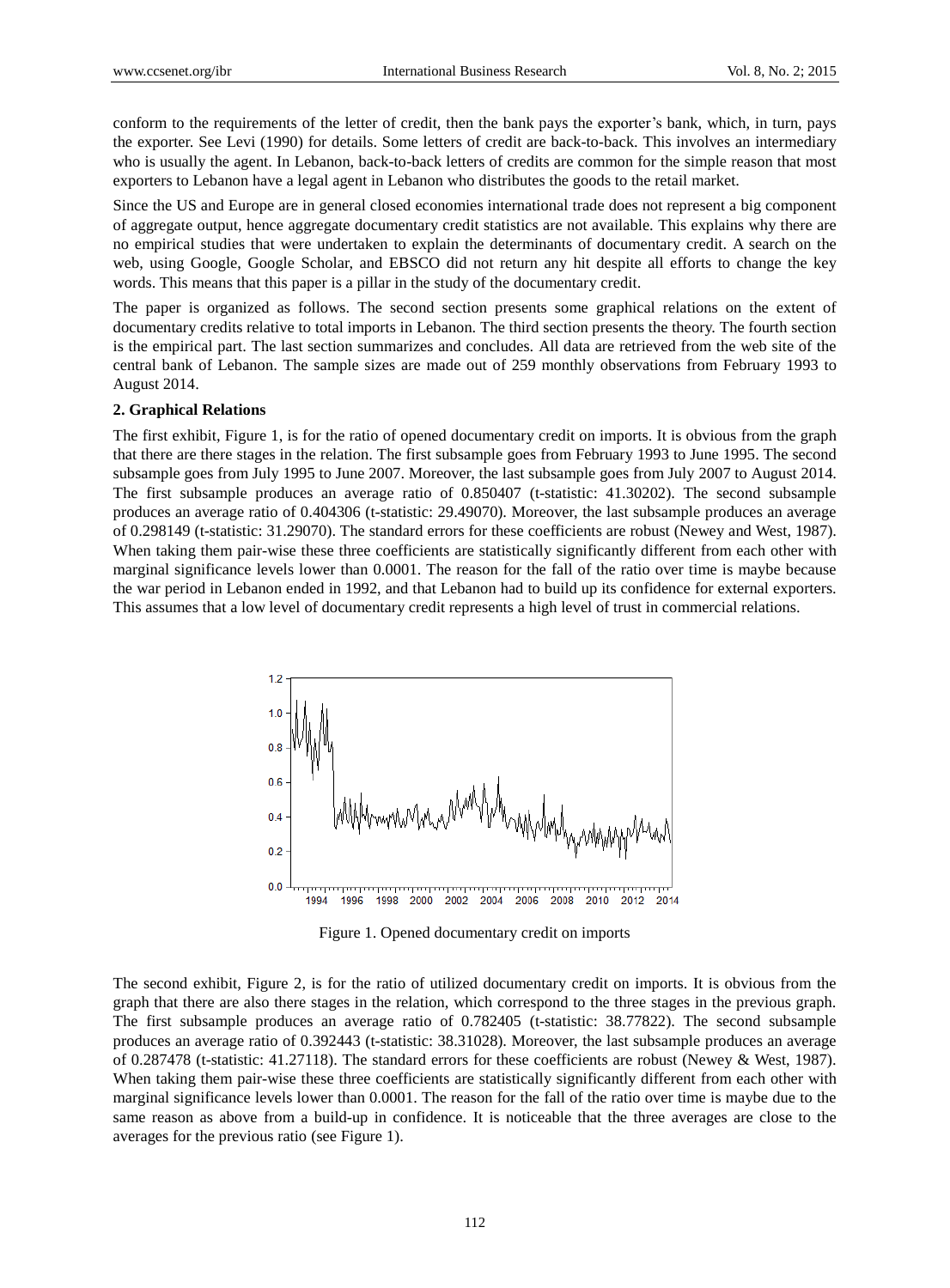

Figure 2. Utilized documentary credit on imports

The third exhibit, Figure 3, is for the ratio of outstanding documentary credit on imports. It is obvious from the graph that there are there stages in the relation, which correspond to the three stages in the previous two graphs. The first subsample produces an average ratio of 1.939402 (t-statistic: 39.29575). The second subsample produces an average ratio of 0.850803 (t-statistic: 33.74983). Moreover, the last subsample produces an average of 0.615721 (t-statistic: 40.12307). The standard errors for these coefficients are robust (Newey and West, 1987). When taking them pair-wise these three coefficients are statistically significantly different from each other with marginal significance levels lower than 0.0001. The reason for the fall of the ratio over time is maybe due to the same reason as above because of a build-up in confidence. It is noticeable that the three averages are much higher than the averages for the previous two ratios (see Figure 1 and Figure 2). Figure 3 also shows a spike in mid-2006 when Israel waged a war on Lebanon that lasted a couple of months.

The fourth exhibit, Figure 4, is for the ratio of bills for collection on imports. It is obvious from the graph that there are there stages in the relation, which correspond to the three stages in the previous three graphs. The first subsample produces an average ratio of 0.310893 (t-statistic: 15.55167). The second subsample produces an average ratio of 0.136742 (t-statistic: 16.73204). Moreover, the last subsample produces an average of 0.093474 (t-statistic: 44.05496). The standard errors for these coefficients are robust (Newey & West, 1987). When taking them pair-wise these three coefficients are statistically significantly different from each other with marginal significance levels lower than 0.0001. The reason for the fall of the ratio over time is maybe due to the same reason as above because of a build-up in confidence. It is noticeable that the three averages are much lower than the averages for the previous three ratios (see Figure 1, Figure 2, and Figure 3). The same spike in mid-2006 is present in Figure 4.



Figure 3. Outstanding documentary credit on imports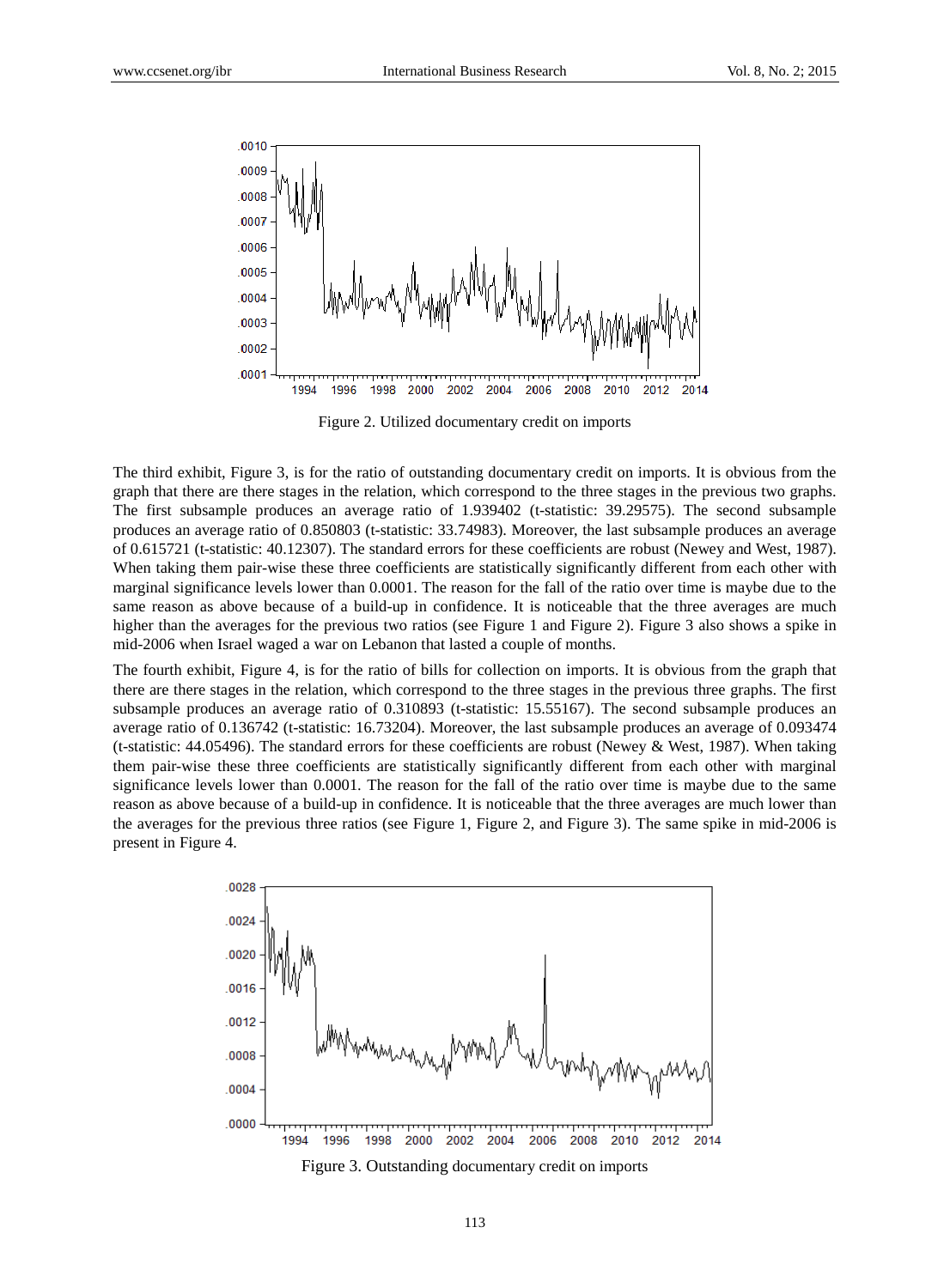

Figure 4. Bills for collection on imports

#### **3. The Theory**

As mentioned above four categories of import documentary credits are studied: opened import documentary credits, outstanding import documentary credits, utilized import documentary credits, and import bills for collection. According to the theoretical demand for a good in Snyder and Nicholson (2012), and to the theoretical demand for a bond in Mishkin (2013) the demand for a documentary credit is specified as follows, where  $f(.)$ is a given functional form:

# *Demand* =  $f$ (*risk*, *price*, *income*, *population or size*)

In this function demand has negative partials with respect to the first two variables and positive partials with respect to the last two variables. Moreover documentary credits are modeled to depend on business and consumer confidence, an important conjectural factor in Lebanon, and on the availability of credit. Since there is no credit issuance for bills for collection, credit availability should not impact the demand for these bills significantly. The demand function is adjusted to include confidence and credit availability:

# *Demand* =  $f(risk, price, income, population or size, confidence credit availability)$

In this extended form, the demand function has positive partials with respect to these two additional variables.

The total of the consolidated balance sheet of the Lebanese banking system is considered to be a measure of macroeconomic risk. This is true because loan risk increases with the size of the balance sheet. The marginal loan is likely to be riskier than the already held and older loan, assuming that banks begin by issuing loans to less risky entities and little by little are forced to give loans to riskier entities simply because the pool of less risky clients dries up in the process. In the context of this paper, the price elasticity is the relative magnitude of the effect of changing the interest rate on loans on the demand for documentary credits. Obviously bills for collection should not depend on interest rates because no loan is generated, and none is granted, and the bill is paid in cash at the time of submission of the required documents. The population under consideration is simply the size of total imports. This variable can also pick up proportionately long term scale effects coming from aggregate income and wealth. Short term sentiment, arising from business or consumer confidence, should measure the extent of short run political deadlocks and current security issues accurately. It is common knowledge in Lebanon that short run economic and political upheavals affect trade significantly despite the resilience of the Lebanese economy over a long protracted wartime period. This long wartime period made the Lebanese people more risk-averse, but they were still ready to engage in relatively less risky activities. In other terms, the risk appetite fell but still endures. The variable on confidence is proxied by the coincident indicator compiled by the central bank of Lebanon. The availability of credit is measured by the total credit loans of the banking system to the private sector.

The actual estimated demand functions have the log-log functional form, which implies that all estimated coefficients are elasticities. In two cases, opened and outstanding documentary credits, the demand function includes the first lagged value of the dependent variable, while, in the remaining two, it includes the first and the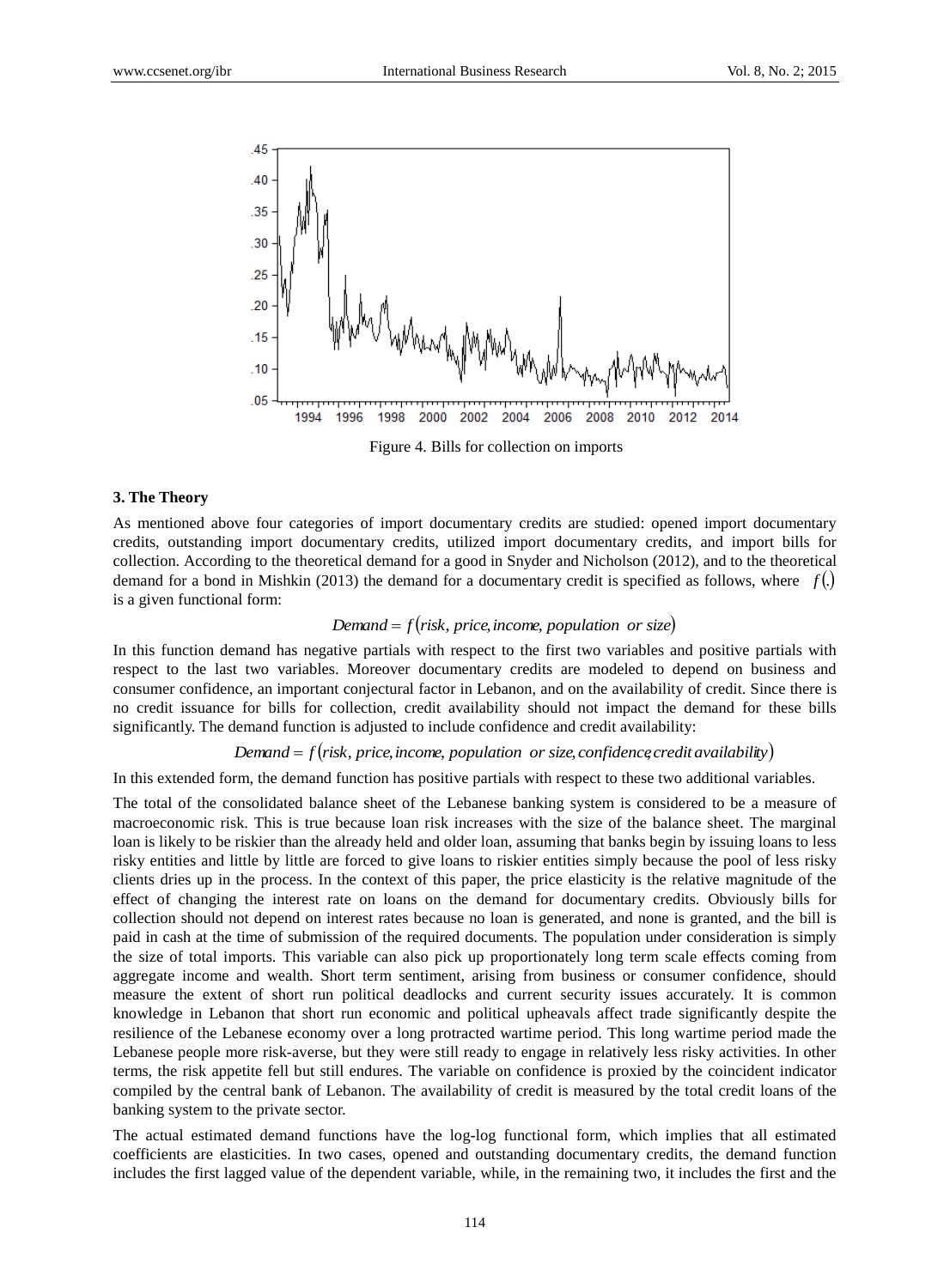second lagged values of this dependent variable. Assuming that X is a vector of the above five independent variables, that  $\beta$  is a vector of their respective coefficients, and that  $\lambda$  is the coefficient on the lagged value of the dependent demand variable *Z* , then the following holds:

$$
Z_t = X_t \beta + \lambda Z_{t-1}
$$

In this equation, the short run elasticities are the  $\beta$  and the long run elasticities are the  $\beta/(1-\lambda)$  (Kennedy, 1998; Gujarati, 2003). Another method to estimate the long run elasticities is by running the same regression but without the lagged values of the dependent variable. In such regressions, serial correlation of the residuals is a major econometric problem. Nonetheless, the estimated coefficients remain unbiased.

The same rationale can be implemented if the first and the second lagged values of the dependent variable *Z* are included in the regression. Assume that  $\lambda_1$  is the coefficient on the first lag  $Z_{t-1}$ , and that  $\lambda_2$  is the coefficient on the second lag  $Z_{t-2}$ , and then short run elasticities are still the  $\beta$  and the long run elasticities are the  $\beta$  /  $(1 - \lambda_1 - \lambda_2)$ .

# **4. The Empirical Results**

This section is divided into seven parts. Each part takes up a particular empirical finding. The first finding is whether long run elasticities are significantly greater than short run ones. The second is about risk elasticities, measured relative to the size of the balance sheet of the banking system, and which should be negative. The third is about the price elasticities which are, in the context of this paper, the relative magnitude of the effect of changing the loan interest rate on the demand for documentary credits, and which should be negative. Obviously bills for collection should not depend on the interest rate because the bill is paid in cash at the time of submission of the required documents. The fourth is about the elasticities of total imports, and the impacts are expected to be positive. These latter elasticities could also pick up long term scale effects arising from aggregate income and wealth. The fifth is about the elasticities arising from short term sentiment, be it from a business or consumer confidence, and these elasticities are expected to be positive. The sixth is about the elasticities of the availability of credit in the form of loans. It is expected that, if financing is available, then the demand for documentary credits rises, except for bills for collection that do not require a loan issuance, or loan assistance. In general the four regressions have acceptable goodness-of-fit statistics, with R-squares ranging between 0.831828 and 0.946657. These statistics are relatively high for monthly data. The last part applies some robustness tests.

#### *4.1 From the Short to the Long Run*

Long run elasticities are greater than short run ones if  $1/(1-\lambda)$ , or  $1/(1-\lambda_1-\lambda_2)$ , are statistically significantly higher than +1. See Tables 1 and 2. In Table 1,  $1/(1-\lambda)$  is respectively 1.399117 and 4.139834 for opened, and outstanding, documentary credits. Both coefficients are statistically significantly different from zero with respective t-statistics of 13.09944 and 6.945142, and are statistically significantly larger than +1 with respective t-statistics of 3.736793 and 5.267504. In Table 2,  $1/(1 - \lambda_1 - \lambda_2)$  is respectively 1.772410 and 4.155115 for utilized documentary credits and for the bills that are for collection. Both coefficients are statistically significantly different from zero with respective t-statistics of 8.751185 and 5.484122, and are statistically significantly larger than +1 with respective t-statistics of 3.813735 and 4.164274. This is strong evidence that long run elasticities are a multiple of short run ones. One drawback of the functional form is that all long run elasticities in a given regression have the same multiple. Nonetheless by comparing these long run elasticities with the elasticities obtained from straight regressions without the lagged dependent variables one can get a sense of the comparisons, and in most cases this comparison stands well.

## *4.2 Risk Elasticities*

The short run risk elasticities are -0.701655, -0.225482, -0.491868, and -0.278949 for respectively opened, outstanding, and utilized documentary credits, and bills for collection (Tables 1 and 2). All four elasticities are statistically significantly different from zero with absolute t-statistics ranging between 2.329170 and 4.630752. The long run elasticities are respectively -0.981698, -0.933458, -0.871791, and -1.159064, are all statistically significantly different from zero with the lowest t-statistic being 2.781568, and are all statistically insignificantly different from +1, with the highest absolute t-statistic of 0.537027. The long run elasticities from the regression without the lags are respectively -0.958802, -0.865779, -0.893158, and -1.442160. These elasticities are close to the above ones except for the last estimates. Any way it seems that there is strong evidence for a negative, unitary, and long run risk elasticity.

#### *4.3 Price Elasticities*

The price elasticities are against loan interest rates and are therefore interest rate elasticities. The short run price elasticities are -0.616765, -0.225598, -0.396795, and -0.071443 for respectively opened, outstanding, and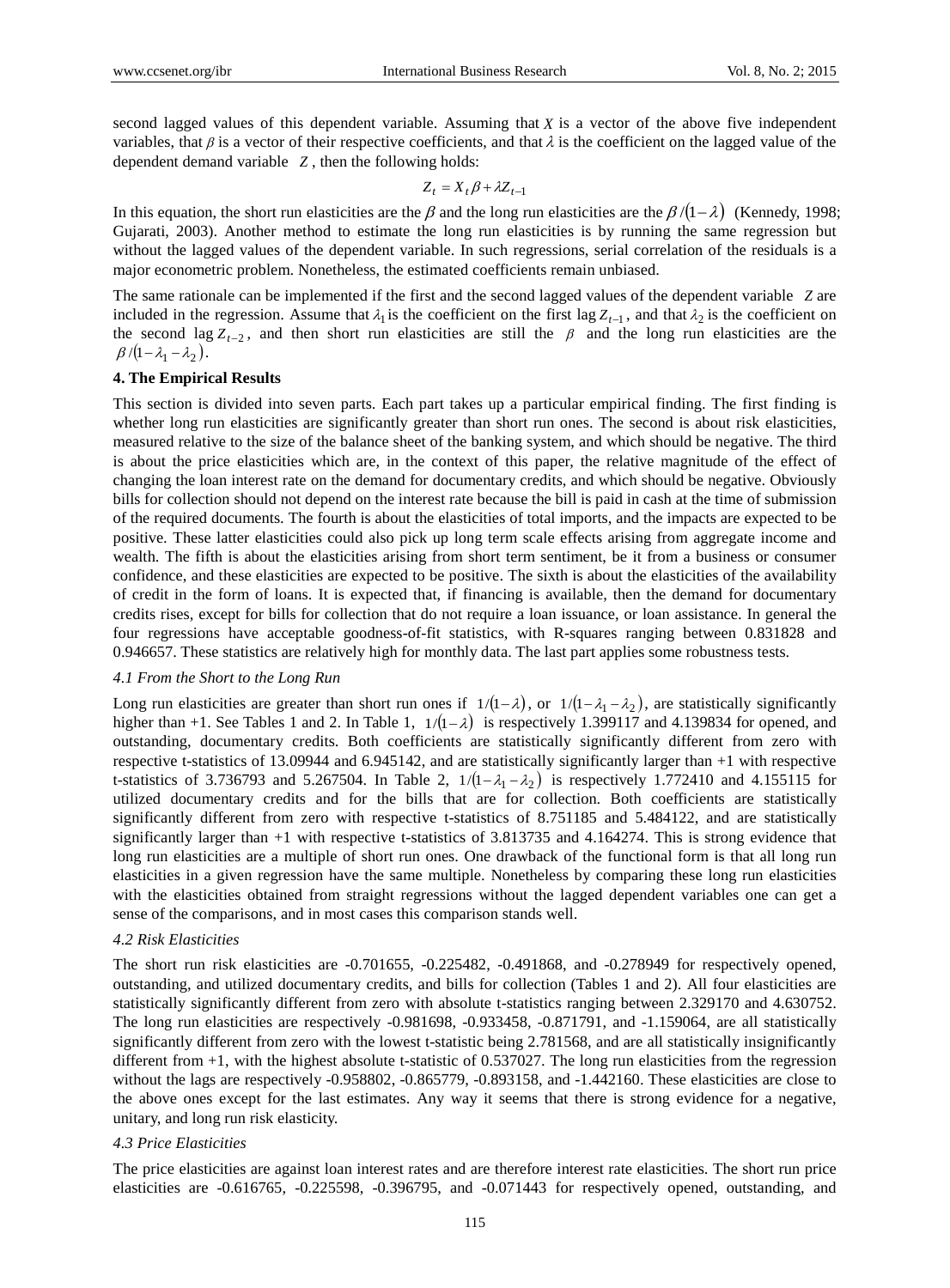utilized documentary credits, and for bills for collection (Tables 1 and 2). The first three elasticities are statistically significantly different from zero with absolute t-statistics ranging between 3.017957 and 4.565523. As expected the fourth elasticity is statistically insignificantly different from zero with an absolute t-statistic of 0.779108. The long run elasticities are respectively -0.862926, -0.933939, -0.703283, and -0.296852, and are all statistically significantly different from zero with the lowest t-statistic being 3.296510, except for the fourth one which is, as expected, statistically insignificantly different from zero with an absolute t-statistic of 0.802820. The first three elasticities are all statistically insignificantly different from +1, with the highest absolute t-statistic of 1.390805 and the lowest t-statistic of 0.241753. The long run elasticities from the regression without the lagged dependent variables are respectively -0.846234, -0.823587, -0.754935, and -0.505657. These elasticities are close to the above ones except for the last estimates. Any way it seems that there is strong evidence for a negative, unitary, and long run price or interest rate elasticity for all documentary credits except for bills for collection. The latter have zero price elasticity because they are paid in cash when the transport documents are submitted and received by the corresponding bank.

#### *4.4 Scale Elasticities*

The scale elasticities are computed by regressing on the log of total imports. The short run scale elasticities are 0.283937, 0.109173, 0.185630, and 0.080567 for respectively opened, outstanding, and utilized documentary credits and bills for collection (Tables 1 and 2). All four elasticities are statistically significantly different from zero with absolute t-statistics ranging between 2.229174 and 5.685305. The long run elasticities are 0.397262, 0.451959, 0.329013, and 0.334767 respectively and are all statistically significantly different from zero with the lowest t-statistic being 2.459102, and the highest being 5.930264. The four elasticities are all statistically significantly different and less from +1, with the highest absolute t-statistic of 8.997591, and the lowest t-statistic of 4.886613. The long run elasticities from the regression without the lags are respectively 0.364937, 0.383780, 0.302704, and 0.346614. These elasticities are very close to the above ones. Any way it seems that there is strong evidence for a positive, non- unitary, and long run scale elasticity for all documentary credits including for the variable bills for collection. The finding of an inelastic elasticity may be due to wealth effects.

| Dependent variable     | <b>Opened Documentary Credits</b> | <b>Outstanding Documentary Credits</b> |
|------------------------|-----------------------------------|----------------------------------------|
| Constant               | 4.537330                          | 1.940190                               |
|                        | (3.955862)                        | (3.146643)                             |
| $\alpha_1$             | $-0.701655$                       | $-0.225482$                            |
|                        | (4.630752)                        | (2.838071)                             |
| $\alpha_2$             | $-0.616765$                       | $-0.225598$                            |
|                        | (4.565523)                        | (3.164199)                             |
| $\alpha_3$             | 0.283937                          | 0.109173                               |
|                        | (5.685305)                        | (3.968709)                             |
| $\alpha_4$             | 0.490369                          | 0.194139                               |
|                        | (3.251336)                        | (2.418394)                             |
| $\alpha_5$             | 0.289291                          | 0.033755                               |
|                        | (2.470289)                        | (0.567640)                             |
| λ                      | 0.285264                          | 0.758444                               |
|                        | (5.228211)                        | (21.80660)                             |
| $1/(1-\lambda)$        | 1.399117                          | 4.139834                               |
|                        | (13.09944)                        | (6.945142)                             |
| $1/(1-\lambda) - 1$    | 0.399117                          | 3.139834                               |
|                        | (3.736793)                        | (5.267504)                             |
| $\alpha_1/(1-\lambda)$ | $-0.981698$                       | $-0.933458$                            |
|                        | (4.893581)                        | (3.051620)                             |

Table 1. Multiple regression analysis (Absolute t-statistics are in parentheses)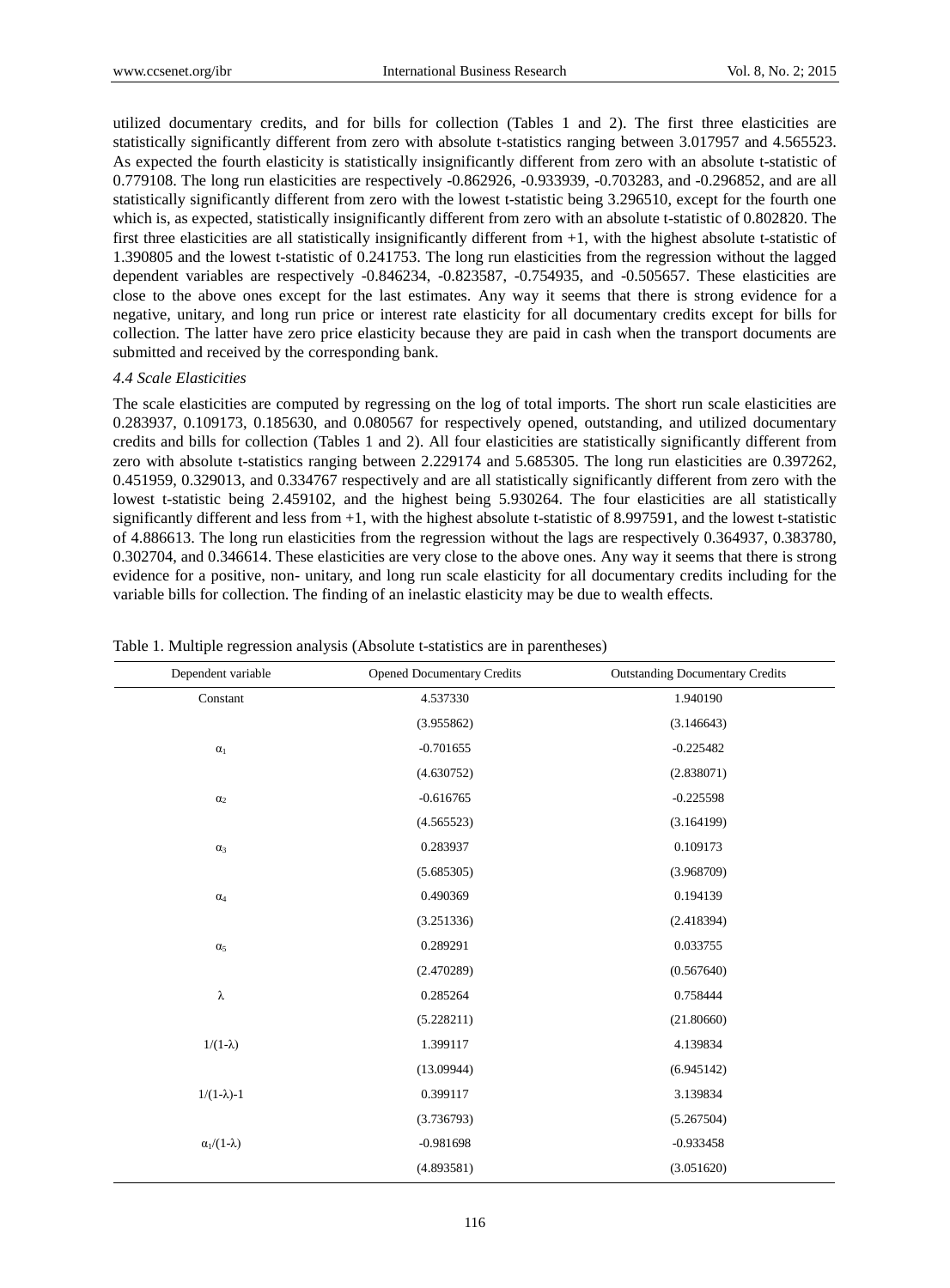| long run $\alpha_1$                 | $-0.958802$ | $-0.865779$ |
|-------------------------------------|-------------|-------------|
| $\alpha_1/(1-\lambda)-1$            | 0.018302    | 0.066542    |
|                                     | (0.091233)  | (0.217537)  |
| $\alpha_2/(1-\lambda)$              | $-0.862926$ | $-0.933939$ |
|                                     | (4.825902)  | (3.417802)  |
| long run $\alpha_2$                 | $-0.846234$ | $-0.823587$ |
| $\alpha_2$ /(1- $\lambda$ )-1       | 0.137074    | 0.066061    |
|                                     | (0.766586)  | (0.241753)  |
| $\alpha_3/(1-\lambda)$              | 0.397262    | 0.451959    |
|                                     | (5.930264)  | (4.427877)  |
| long run $\alpha_3$                 | 0.364937    | 0.383780    |
| $\alpha_3/(1-\lambda)-1$            | $-0.602738$ | $-0.548041$ |
|                                     | (8.997591)  | (5.369199)  |
| $\alpha_4/(1-\lambda)$              | 0.686084    | 0.803702    |
|                                     | (3.365622)  | (2.586810)  |
| long run $\alpha_4$                 | 0.694272    | 0.815565    |
| $α4/(1-λ)-1$                        | $-0.313916$ | $-0.196298$ |
|                                     | (1.539935)  | (0.631810)  |
| $\alpha_5/(1-\lambda)$              | 0.404752    | 0.139738    |
|                                     | (2.522135)  | (0.571055)  |
| long run $\alpha_5$                 | 0.413076    | 0.181345    |
| $\alpha_{5}/(1-\lambda)-1$          | $-0.595248$ | $-0.860262$ |
|                                     | (3.709174)  | (3.515550)  |
| Adjusted R-squared                  | 0.831828    | 0.946657    |
| p-value of the Breusch-Godfrey test |             |             |
| with three lags:                    | 0.3046      | 0.0311      |
| with six lags:                      | 0.0044      | 0.1727      |
| with twelve lags:                   | 0.0001      | 0.0147      |

*Note.* The coefficient  $\alpha_1$  is on the log of the total balance sheet of the banking system. The coefficient  $\alpha_2$  is on the log of the interest rate on loans. The coefficient  $\alpha_3$  is on the log of total imports. The coefficient  $\alpha_4$  is on the log of the coincident indicator of the central bank of Lebanon. The coefficient  $\alpha_5$  is on the log of total credit to the private sector by the banking system. The coefficient  $\lambda$  is on the delayed dependent variable, which is the log of the given documentary credit.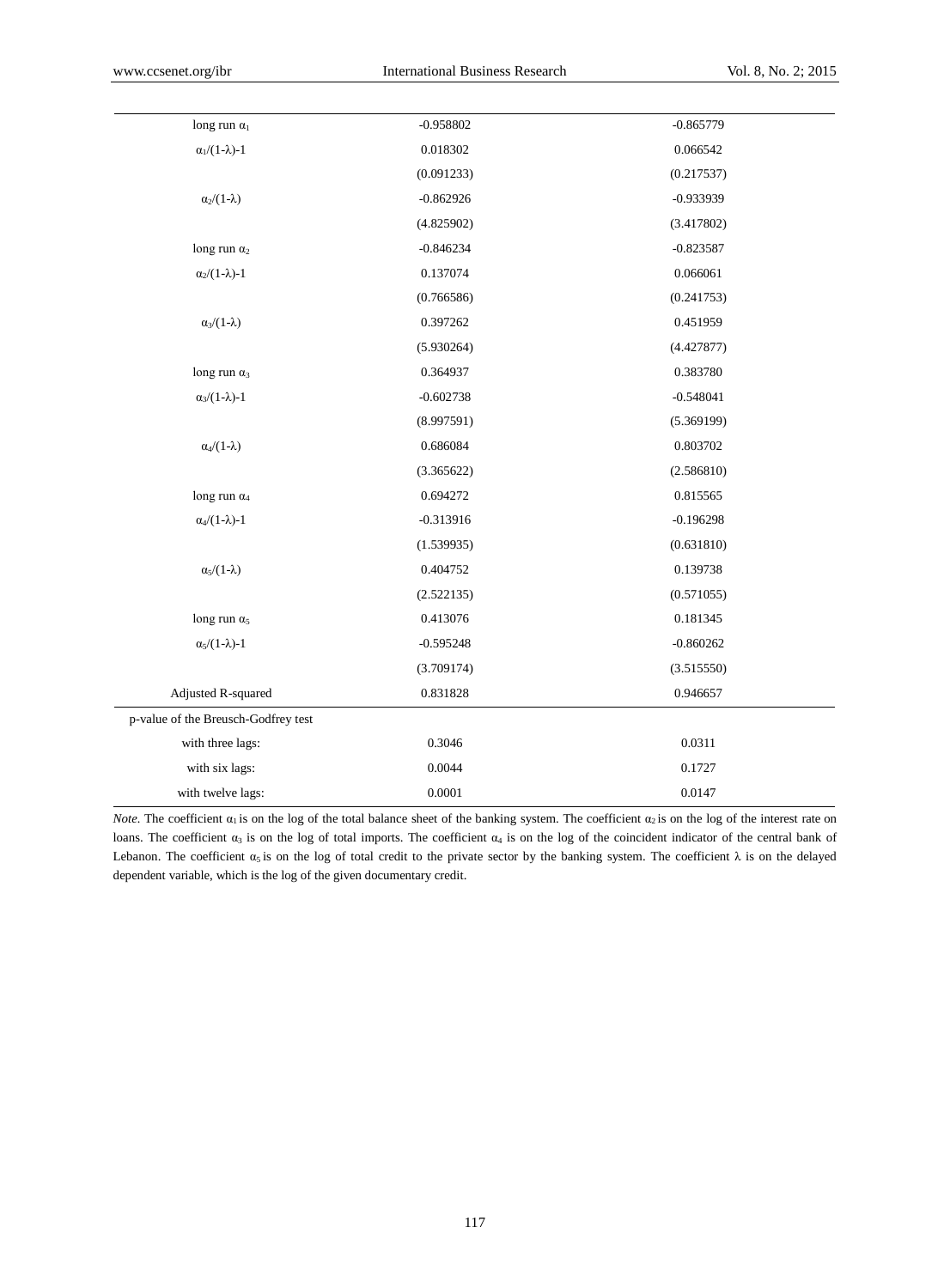# Table 2. Multiple regression analysis (Absolute t-statistics are in parentheses)

| Dependent variable                          | <b>Utilized Documentary Credits</b> | Bills for collection |
|---------------------------------------------|-------------------------------------|----------------------|
| Constant                                    | 2.851112                            | 0.184885             |
|                                             | (2.557330)                          | (0.241647)           |
| $\alpha$                                    | $-0.491868$                         | $-0.278949$          |
|                                             | (3.339909)                          | (2.329170)           |
| $\alpha$ 2                                  | $-0.396795$                         | $-0.071443$          |
|                                             | (3.017957)                          | (0.779108)           |
| $\alpha$ 3                                  | 0.185630                            | 0.080567             |
|                                             | (3.881621)                          | (2.229174)           |
| $\alpha$ 4                                  | 0.423981                            | 0.423122             |
|                                             | (3.006101)                          | (3.709510)           |
| $\alpha$ 5                                  | 0.240688                            | 0.107055             |
|                                             | (2.118951)                          | (1.189917)           |
| $\lambda1$                                  | 0.281495                            | 0.558652             |
|                                             | (4.605047)                          | (9.066039)           |
| $\lambda2$                                  | 0.154301                            | 0.200680             |
|                                             | (2.630441)                          | (3.338812)           |
| $1/(1 - \lambda 1 - \lambda 2)$             | 1.772410                            | 4.155115             |
|                                             | (8.751185)                          | (5.484122)           |
| $1/(1 - \lambda 1 - \lambda 2) - 1$         | 0.772410                            | 3.155115             |
|                                             | (3.813735)                          | (4.164274)           |
| $\alpha$ 1/(1- $\lambda$ 1- $\lambda$ 2)    | $-0.871791$                         | $-1.159064$          |
|                                             | (3.651656)                          | (2.781568)           |
| long run $\alpha$ l                         | $-0.893158$                         | $-1.442160$          |
| $\alpha$ 1/(1- $\lambda$ 1- $\lambda$ 2)-1  | 0.128209                            | $-0.159064$          |
|                                             | (0.537027)                          | (0.381729)           |
| $\alpha$ 2/(1- $\lambda$ 1- $\lambda$ 2)    | $-0.703283$                         | $-0.296852$          |
|                                             | (3.296510)                          | (0.802820)           |
| long run $\alpha$ 2                         | $-0.754935$                         | $-0.505657$          |
| $\alpha$ 2/(1- $\lambda$ 1-- $\lambda$ 2)-1 | 0.296717                            | 0.703148             |
|                                             | (1.390805)                          | (1.901626)           |
| $\alpha$ 3/(1- $\lambda$ 1- $\lambda$ 2)    | 0.329013                            | 0.334767             |
|                                             | (4.144963)                          | (2.459102)           |
| long run a3                                 | 0.302704                            | 0.346614             |
| $\alpha$ 3/(1- $\lambda$ 1- $\lambda$ 2)-1  | $-0.670987$                         | $-0.665233$          |
|                                             | (8.453217)                          | (4.886613)           |
| $\alpha$ 4/(1- $\lambda$ 1- $\lambda$ 2)    | 0.751468                            | 1.758122             |
|                                             | (3.075749)                          | (4.099571)           |
| long run $\alpha$ 4                         | 0.656043                            | 1.363252             |
| $\alpha$ 4/(1- $\lambda$ 1- $\lambda$ 2)-1  | $-0.248532$                         | 0.758122             |
|                                             | (1.017239)                          | (1.767782)           |
| $\alpha$ 5/(1- $\lambda$ 1- $\lambda$ 2)    | 0.426597                            | 0.444827             |
|                                             | (2.226321)                          | (1.297213)           |
| long run $\alpha$ 5                         | 0.480001                            | 0.834237             |
| $\alpha$ 5/(1- $\lambda$ 1- $\lambda$ 2)-1  | $-0.573403$                         | $-0.555173$          |
|                                             | (2.992471)                          | (1.619003)           |
| Adjusted R-squared                          | 0.847581                            | 0.902042             |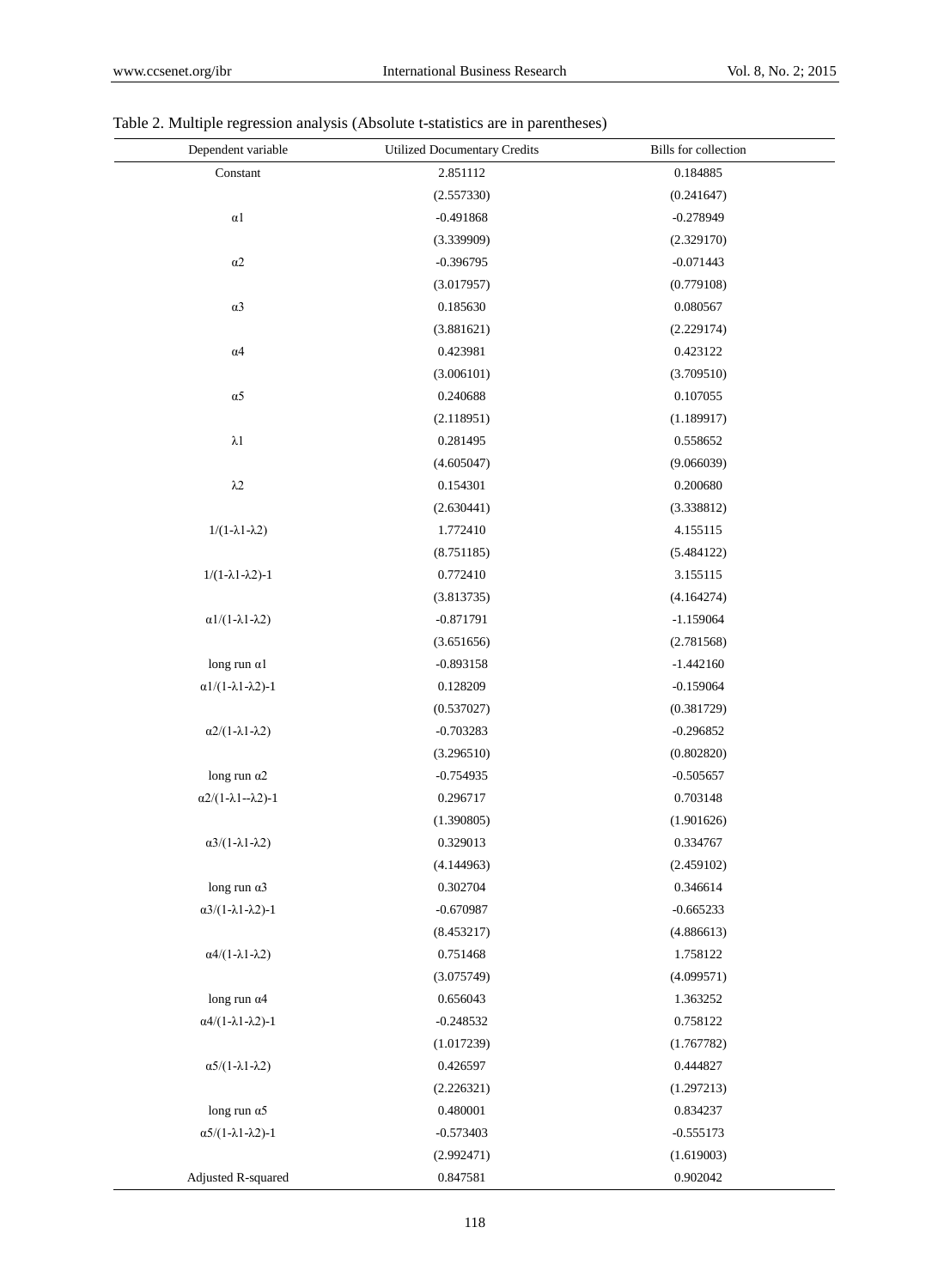| p-value of the Breusch-Godfrey test |        |        |
|-------------------------------------|--------|--------|
| with three lags:                    | 0.1281 | 0.0025 |
| with six lags:                      | 0.0856 | 0.0049 |
| with twelve lags:                   | 0.0425 | 0.0040 |

See notes under Table 1. The coefficient  $\lambda_1$  is on the first lag of the dependent variable. The coefficient  $\lambda_2$  is on the second lag of the dependent variable. All other coefficients are specified in Table 1.

#### *4.5 Conjectural Elasticities*

The conjectural elasticities are computed by regressing on the log of the coincident indicator of the Lebanese central bank. The short run conjectural elasticities are 0.490369, 0.194139, 0.423981, and 0.423122 for respectively opened, outstanding, and utilized documentary credits, and bills for collection (Tables 1 and 2). All four elasticities are statistically significantly different from zero with t-statistics ranging between 2.418394 and 3.709510. The long run elasticities are 0.686084, 0.803702, 0.751468, and 1.758122 respectively and are all statistically significantly different from zero with the lowest t-statistic being 2.586810, and the highest being 4.099571. The four elasticities are all statistically insignificantly different from +1, with the highest absolute t-statistic of 1.767785 and the lowest t-statistic of 0.631810. The long run elasticities from the regression without the lags are 0.694272, 0.815565, 0.656043, and 1.363252 respectively. These elasticities are very close to the above ones. Any way it seems that there is strong evidence for a positive, unitary, and long run conjectural elasticity for all documentary credits including for the variable bills for collection.

#### *4.6 Elasticities of Credit Availability*

The elasticities of credit availability are computed by regressing on the log of the total credit granted to the private sector by the banking system. The short run elasticities are 0.289291, 0.033755, 0.240688, and 0.107055 for respectively opened, outstanding, and utilized documentary credits and bills for collection (Tables 1 and 2). The first and third elasticities are statistically significantly different from zero with t-statistics of 2.470289 and 2.118951 respectively. The second and fourth elasticities are statistically insignificantly different from zero with t-statistics of 0.567640 and 1.189917 respectively. This is as expected because outstanding documentary credits have already been given credit before the current period and because bills for collection do not necessitate an extension of the loan. The long run elasticities are 0.404752, 0.139738, 0.426597, and 0.444827 respectively and have the same statistical significance and insignificance as their short run counterparts. The four elasticities are all statistically significantly different from +1, with the highest absolute t-statistic of 3.709174, and the lowest t-statistic of 2.992471, except for the elasticity in the bills for collection regression, which is insignificantly different from +1 with a t-statistic of 1.619003. The long run elasticities from the regression without the lags are 0.413076, 0.181345, 0.480001, and 0.834237 respectively. These elasticities are very close to the above ones. In conclusion, only opened and utilized documentary credits have short and long run credit availability elasticities that are statistically significantly different from zero, while outstanding documentary credits and bills for collection do not, for reasons already mentioned.

#### *4.7 Robustness Tests*

The Ramsey RESET test, Ramsey (1969), is applied on all four regressions. The square and the cube of the fitted dependent variable are included as independent variables in all four regressions. The actual p-values of the F-statistic under the null of regression stability are 0.9176, 0.1092, 0.2570, and 0.6855 for respectively opened, outstanding, utilized documentary credits, and bills for collection. This is evidence that the four regressions are well specified.

The Breusch-Godfrey serial correlation LM test, Breusch (1979) and Godfrey (1978), is applied on the regression residuals of all four regressions. The results are mixed depending on the number of residual lags included. Three lag lengths are chosen because the data is monthly: 3, 6, and 12. In general, all regressions fail the test for at least two lag lengths, unless very low marginal significance levels are chosen. See the p-values at the bottom of Tables 1 and 2. Hence higher-order serial correlation of regression residuals appears to be an econometric problem, without being a too severe problem however.

#### **5. Conclusion**

This paper studies the demand for import documentary credit in Lebanon. Four types of such credit are considered: opened, outstanding, and utilized documentary credit, and bills for collection. Five explanatory variables are retained that are part of demand functions for goods or assets: risk, price, size, conjecture, and